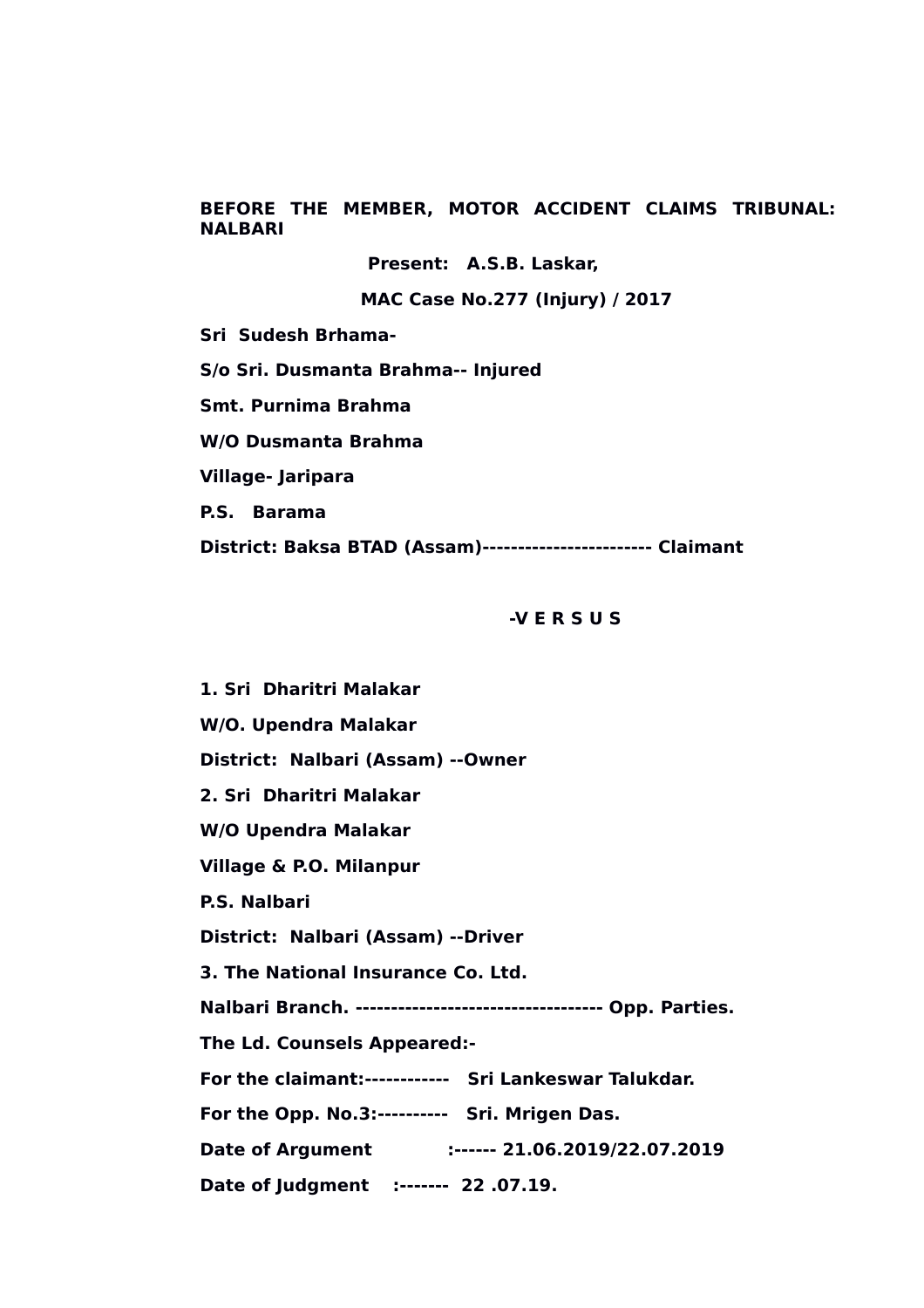# **( J U D G M E N T )**

**1.** The facts leading to the filing of this claim petition in brief is that on 30.09.2017, Sudesh Brahma met with a road traffic accident at Bangaon while he was there with his mother and was waiting for a bus to go to their village Jaripara. While they were waiting for the bus, the offending vehicle bearing registration No. AS-14-E/9779 which was ridden rashly and negligently knocked Sudesh Brahma from behind and caused injuries in various parts of his body. Soon after the accident Sudesh Brahma was taken to the SMK Civil Hospital, Nalbari from where he was referred to the GMCH, Guwahati for better treatment, but Sudesh Brahma was admitted in the Dispur Hospital where he received treatment.

**2.** Narrating the above stated facts in detail, Smt. Purnima Brahma the mother of the injured, Sudesh Brahma filed the instant claim application U/S 166/140 of M.V. Act praying for compensation amounting to Rs.8,50,000/- under different heads impleading the owner cum driver and the insurer of the offending vehicle as opposite parties.

**3.** On receipt of the claim petition, same was admitted and notices were issued upon the opposite parties, but the opposite party No.3, the National Insurance Co. Ltd. only made its appearance and contested the case by filing written statement.

**4.** In its written statement, the opposite party No.3, the National Insurance Company td. Contended that there was no cause of action to institute the claim petition. The Insurance Company also contended that the offending vehicle was not insured with it and it also denied the involvement of the offending vehicle in the alleged accident. The Insurance Company also denied the averments made by the claimant in her claim petition and prayed for its dismissal.

**5.** Thereafter, going through the pleadings and hearing the parties, the following issues were framed by my ld. Predecessor:

#### **Issues**

(i) Whether the claimant got injury on 30.09.2017 at about 12 a.m due to rash and negligent driving by the driver of the offending vehicle no. AS-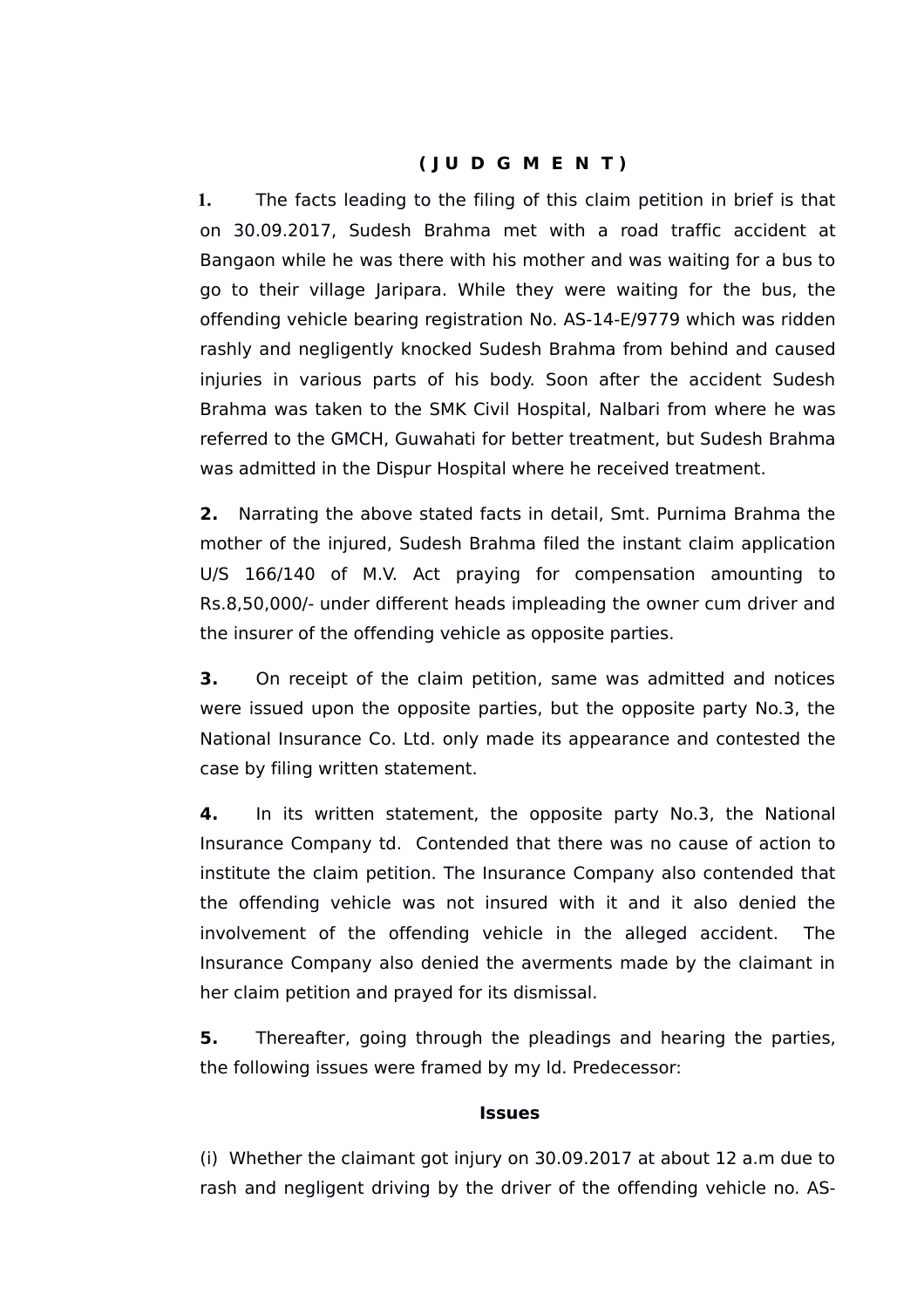#### 14-E/9779 ( scooty) ?

(ii) Whether the claimant is entitled to get any compensation as prayed for, and if so, to what extent and from whom?

(ii) To what other relief or reliefs the claimant is entitled to?

# **Decision & Reasons Thereof**

**6.** In this case, the claimant adduced her evidence and Sri Khagen Ch. Baishya and Nikon Ramchiary also deposed supporting the claimant, but the opposite party abstained from adducing any evidence. Due to the absence of the opposite party the case proceeded ex-parte against them and the evidence of the claimant and her witnesses remained unchallenged. Let me see how far the claimant is successful in her effort.

## **Issue No.1**

**7.** It is already stated that in her claim petition the claimant alleged that the accident occurred due to rash and negligent driving by the rider of the offending vehicle and it appears that during her evidence also the claimant reiterated the same. The claimant narrated that on 30.09.2017 while she along with her son, the injured, were waiting for a bus, her son was knocked by the offending vehicle which was driven rashly and negligently. The claimant also narrated the injury sustained by her son and she also narrated about the treatment received by her son due to the accident. The claimant also exhibited the accident information report in the form no 54, the extract of the GD and the medical documents including the cash memos. During his evidence, Sri Khagen Ch. Baishya, an eye witness of the accident also narrated that on 30.09.2017 he had witnessed the accident while he was coming from Baganpara. He also narrated that the offending vehicle was at a high speed and knocked the son of the claimant from behind and caused injuries. During his evidence, Sri. Nikan Ramchiary also an eye witness of the accident narrated that the offending vehicle was at a high speed and it was driven rashly and negligently. He also narrated that the son of the claimant was knocked from behind by the offending vehicle.

**8.** I have very carefully perused the evidence of the witnesses and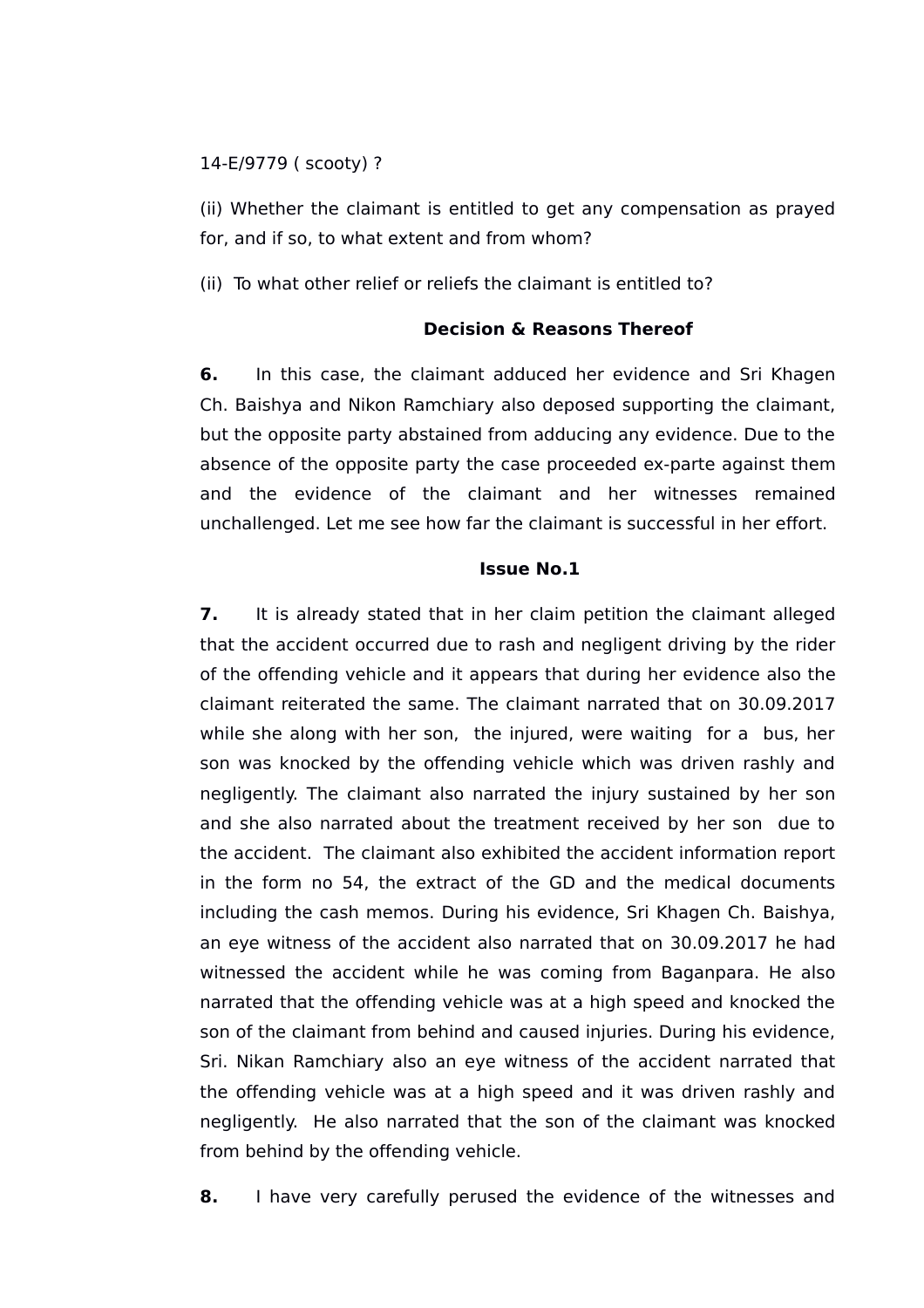also scanned the documents exhibited by the claimant .The ld. Counsel for the claimant argued that the rash and negligent driving by the rider of the offending vehicle has been established and he also prayed for allowing the claim petition. I have very carefully considered the submission advanced by the ld. Counsel and it appears that the evidence of the claimant and her witnesses remained un-rebutted as they were not subjected to cross-examination by the opposite parties and in the absence of their cross-examination, I find nothing to hold that that there was no negligence in driving the offending vehicle. Apart from the evidence the Accident Information Report in Form 54 which has been marked as Ext.1 and the Ext.2 extract of the G.D. also disclose the accident and the involvement of the offending vehicle and its rider. Hence, from all these above discussed factors there remain no doubt that the accident occurred due to rash and negligent driving by the rider of the offending vehicle. Hence, this Issue is decided accordingly in favour of the claimant.

#### **Issue Nos. 2 & 3**

**9.** While deciding the earlier Issue, it is already seen that the accident occurred due to negligent driving by the rider of the offending vehicle. Now the question is whether the claimant is entitled to the amount as claimed by her in her claim petition. During her evidence the claimant specifically narrated about the injuries sustained by her son and she also exhibited relevant documents narrating the treatment of her son and expenditure incurred for the treatment. The ld. Counsel for the claimant submitted that an amount of Rs. 2,65,910/- was spent for the treatment of the son of the claimant and it appears from the documents exhibited by the claimant that she had to spend the amount for the treatment of her son and there is no doubt that she is entitled to the amount. Apart from the expenditure for the treatment the claimant is also entitled to be compensated for the pain and suffering undergone by the injured due to the accident. The documents exhibited by the claimant show that her son had suffered grievous injury and he was hospitalized for a long time. Hence, in my view an amount of **Rs.25,000**/- will be sufficient to meet the ends of justice for the pain and suffering undergone by the injured due to the accident.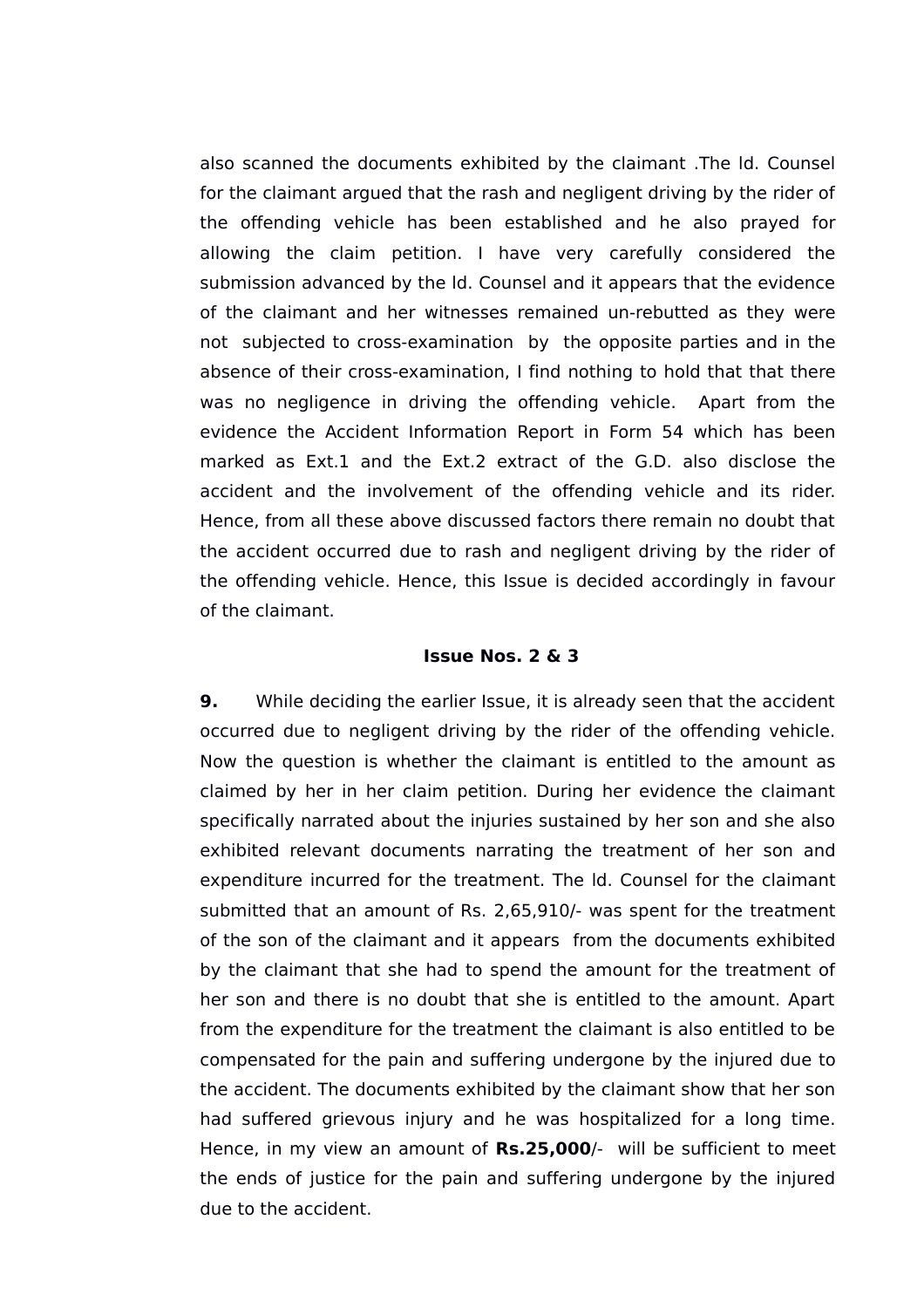**10.** Now, the vital question is who is to pay the amount. The accident information Report in the Form 54 specifically reveals that the offending vehicle was duly insured with the National Insurance Co. Ltd. vide Policy No.39010231166202957627 which was valid till 28.10.2017 and the driver of the offending vehicle had a valid driving license which was valid till 28.02.2037 .Hence, the opposite party, the National Insurance Co. Ltd. shall pay the amount of compensation. Accordingly, both these issues are decided accordingly.

## **O R D E R**

11. Considering every facts and circumstances, it is hereby ordered that the opposite party No.3, the National Insurance Co. Ltd. shall make the payment of **Rs. 2,65,910+25,000=2,90,910 rounded to Rs.2,90,900/-** only as compensation in favour of the claimant on behalf of the injured within 60 days from today with interest  $\odot$  6% per annum from the date of filing of the claim petition on 13.12.2017

Let a copy of the judgment be furnished to all the concerned parties within 15 (fifteen) days from today as per Provisions of Section 168 (2) of the M.V. Act. This MAC Case is disposed of on contest.

Given under my hand and seal of this Tribunal at Nalbari on this the 22<sup>nd</sup> Day of July, 2019.

#### **Dictated & corrected by me.**

**Presiding Officer /Member New York Presiding Officer/ Member**

**M.A.C.T. Nalbari M.A.C.T. Nalbari**